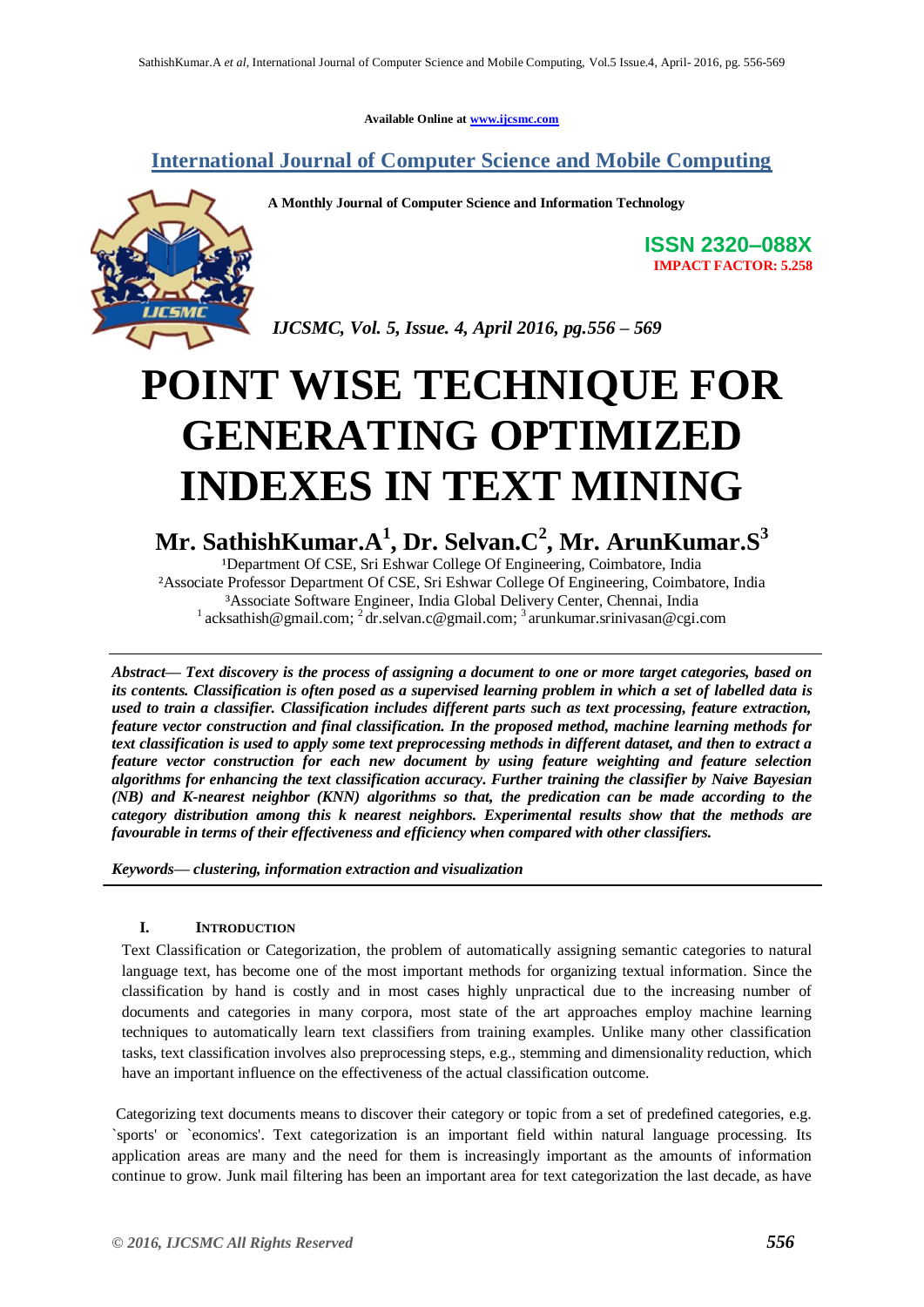portals with hierarchies of web sites, digital libraries and more. But the general task of \_ling a text document in the correct location {or spotting its correct topic {will exist as long as digital written texts are being produced. Other examples include publishing newspaper articles in the correct category or storing a digital document correctly in an archive or library. Automatic text categorization was first done as early as the sixties, though the lack of computer power made it infeasible for a long time. During the last decade or so however, we have seen a lot of efforts in the area. While computers today are capable of learning and performing text categorization within reasonable time limits, growing amounts of data makes TC challenging today as well.

The first feature extraction method based on feature clustering was proposed by Baker and McCallum which was derived from the "distributional clustering" idea of Pereira et al... Al-Mubaid and Umair used distributional clustering to generate an efficient representation of documents and applied a learning logic approach for training text classifiers. The Agglomerative Information Bottleneck approach was proposed by Tishby et al. The divisive information-theoretic feature clustering algorithm was proposed by Dhillon et al. which is an informationtheoretic feature clustering approach, and is more effective than other feature clustering methods. In these feature clustering methods, each new feature is generated by combining a subset of the original words. However, difficulties are associated with these methods. A word is exactly assigned to a subset, i.e., hard-clustering, based on the similarity magnitudes between the word and the existing subsets, even if the differences among these magnitudes are small. Also, the mean and the variance of a cluster are not considered when similarity with respect to the cluster is computed. Furthermore, these methods require the number of new features be specified in advance by the user.

# **II. OVERVIEW OF DATA MINING**

Data mining is an ambiguous term that has been used to refer to the process of finding interesting information in large repositories of data. More precisely, the term refers to the application of special algorithms in a process built upon sound principles from numerous disciplines including statistics, artificial intelligence, machine learning, database science, and information retrieval. Data mining (sometimes called data or knowledge discovery) is the process of analyzing data from different perspectives and summarizing it into useful information - information that can be used to increase revenue, cuts costs, or both.

Data mining is the process of processing large volumes of data (usually stored in a database), searching for patterns and relationships within that data. There is no single standard algorithm for data mining, though statistical techniques such as regression are often used to identify relationships between items. While large-scale information technology has been evolving separate transaction and analytical systems, data mining provides the link between the two. Data mining software analyzes relationships and patterns in stored transaction data based on open-ended user queries. Several types of analytical software are available: statistical, machine learning, and neural networks. Generally, any of four types of relationships are sought:

**Classes:** Stored data is used to locate data in predetermined groups. For example, a restaurant chain could mine customer purchase data to determine when customers visit and what they typically order. This information could be used to increase traffic by having daily specials.

**Clusters:** Data items are grouped according to logical relationships or consumer preferences. For example, data can be mined to identify market segments or consumer affinities. Associations: Data can be mined to identify associations. The beer-diaper example is an example of associative mining.

**Sequential patterns:** Data is mined to anticipate behavior patterns and trends. For example, an outdoor equipment retailer could predict the likelihood of a backpack being purchased based on a consumer's purchase of sleeping bags and hiking shoes.

Data mining consists of five major elements:

- Extract, transform, and load transaction data onto the data warehouse system.
- Store and manage the data in a multidimensional database system.
- Provide data access to business analysts and information technology professionals.
- Analyze the data by application software.
- Present the data in a useful format, such as a graph or table.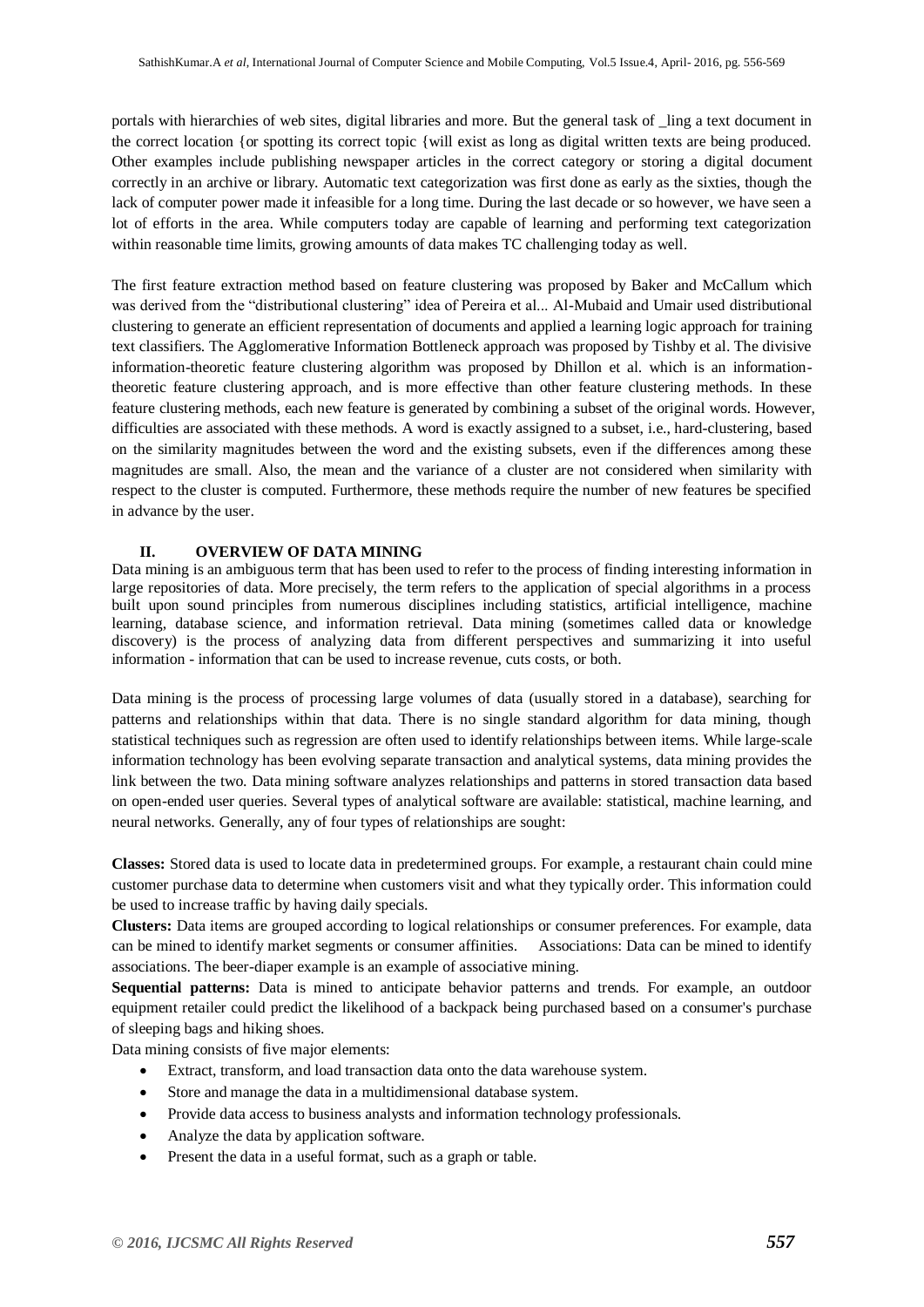Different levels of analysis are available:

**Artificial neural networks:** Non-linear predictive models that learn through training and resemble biological neural networks in structure.

**Genetic algorithms:** Optimization techniques that use processes such as genetic combination, mutation, and natural selection in a design based on the concepts of natural evolution.

**Decision trees:** Tree-shaped structures that represent sets of decisions. These decisions generate rules for the classification of a dataset. Specific decision tree methods include Classification and Regression Trees (CART) and Chi Square Automatic Interaction Detection (CHAID). CART and CHAID are decision tree techniques used for classification of a dataset. They provide a set of rules that you can apply to a new (unclassified) dataset to predict which records will have a given outcome. CART segments a dataset by creating 2-way splits while CHAID segments using chi square tests to create multi-way splits. CART typically requires less data preparation than CHAID.

**Nearest neighbor method:** A technique that classifies each record in a dataset based on a combination of the classes of the k record(s) most similar to it in a historical dataset (where k is 1). It is called the k-nearest neighbor technique.

**Rule induction:** The extraction of useful if-then rules from data based on statistical significance.

**Data visualization:** The visual interpretation of complex relationships in multidimensional data. Graphics tools are used to illustrate data relationships.

Data mining is the practice of automatically searching large stores of data to discover patterns and trends that go beyond simple analysis. Data mining uses sophisticated mathematical algorithms to segment the data and evaluate the probability of future events. Data mining is also known as Knowledge Discovery in Data (KDD). Generally, data mining (sometimes called data or knowledge discovery) is the process of analyzing data from different perspectives and summarizing it into useful information.

# **III. MOTIVATION WORK**

A number of works have been done on the area of opinion mining especially for topic classification. This section mentions some of these works.

M. Paul says, this paper describes cross-collection latent Dirichlet allocation (ccLDA), a probabilistic topic model that captures meaningful word co-occurrences across multiple text collections. The model is applied to three different applications: discovering cultural differences in blogs and forums from different countries, discovering research topics across multiple scientific disciplines, and comparing editorial differences between multiple media sources. A variety of qualitative and quantitative evaluations of ccLDA are performed, including log-likelihood measurements and performance measurements of the model used as a generative classifier. Improvements over previous work are demonstrated. Finally, possible extensions and modifications to the model are presented with promising results.

Our model, ccLDA, shares with the LDA Collocation (Griffiths et al., 2007) and Topical NGrams models the assumption that each word can come from two different word distributions, one of which depends on another observable variable. In these models, a word can come from either its topic's word distribution, or it can come from a word distribution associated with the previous word, in the case that the word is determined to be part of a collocation. The key difference here is that in these models, the alternative word distribution depends on the word preceding a token, while in ccLDA, this depends on the document's collection. The model is also related to hierarchical variants of LDA, in particular the hierarchical Pachinko allocation (hPAM) model, in which both a topic and hierarchy depth are chosen, and there is a different word distribution at different levels in the hierarchy. A natural way to view our model is as a two-level hierarchy where the top level represents the collection-independent distributions and the bottom level represents the collection specific distributions. One of the main differences here is that the discovered hierarchies in hPAM can be arbitrary, whereas the graphical structure of our model is pre-determined such that each topic has exactly one "sub-topic" representing each collection.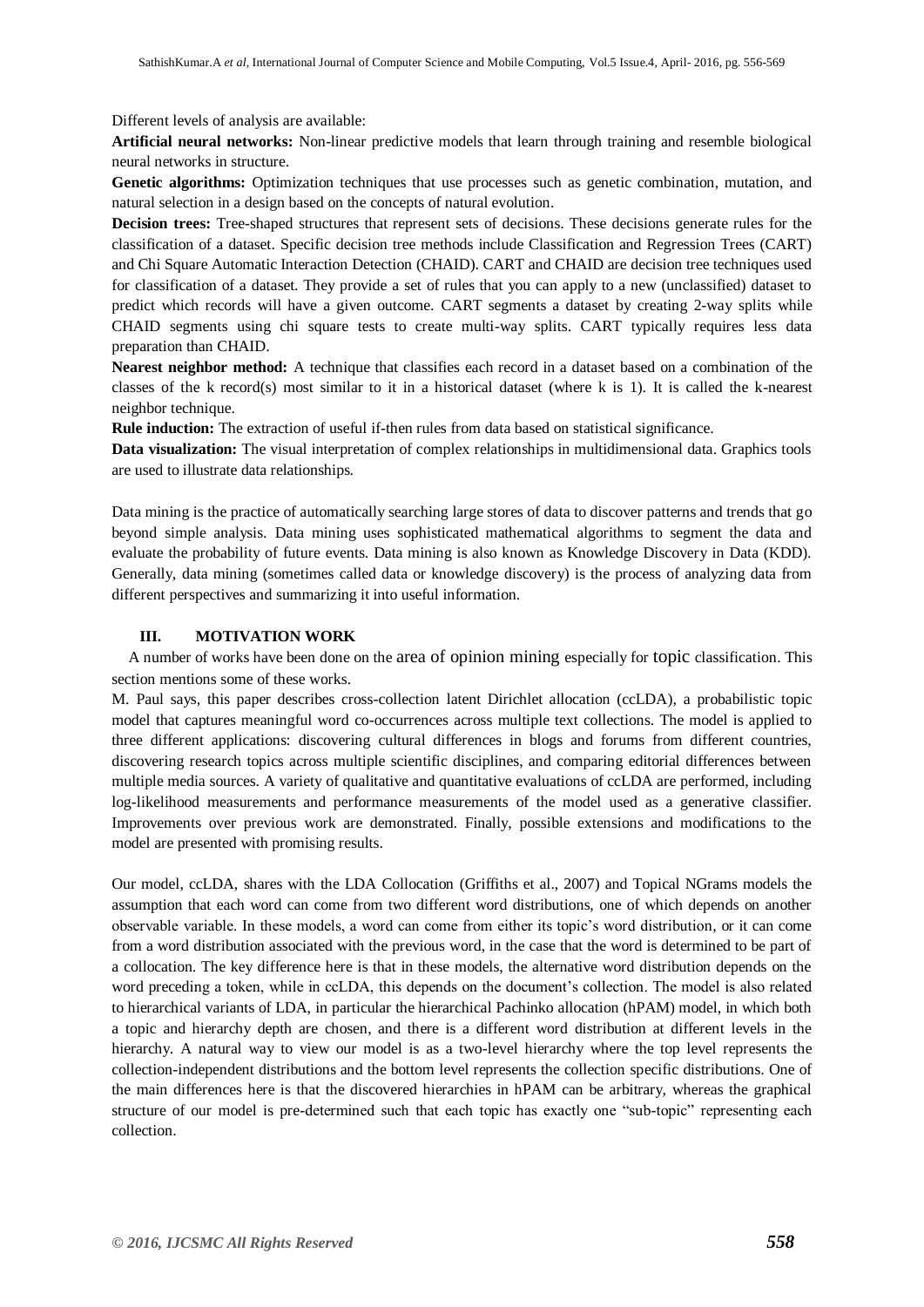A. Ahmed and E. Xing proposed a method , with the proliferation of user-generated articles over the web, it becomes imperative to develop automated methods that are aware of the ideological-bias implicit in a document collection. While there exist methods that can classify the ideological bias of a given document, little has been done toward understanding the nature of this bias on a topical-level. In this paper we address the problem of modeling ideological perspective on a topical level using a factored topic model. We develop efficient inference algorithms using Collapsed Gibbs sampling for posterior inference, and give various evaluations and illustrations of the utility of our model on various document collections with promising results. Finally we give a Metropolis-Hasting inference algorithm for a semi-supervised extension with decent results.

M. Paul and R. Girju says, this paper presents the Topic-Aspect Model (TAM), a Bayesian mixture model which jointly discovers topics and aspects. We broadly define an aspect of a document as a characteristic that spans the document, such as an underlying theme or perspective. Unlike previous models which cluster words by topic or aspect, our model can generate token assignments in both of these dimensions, rather than assuming words come from only one of two orthogonal models. We present two applications of the model. First, we model a corpus of computational linguistics abstracts, and find that the scientific topics identified in the data tend to include both a computational aspect and a linguistic aspect. For example, the computational aspect of GRAMMAR emphasizes parsing, whereas the linguistic aspect focuses on formal languages. Secondly, we show that the model can capture different viewpoints on a variety of topics in a corpus of editorials about the Israeli-Palestinian conflict. We show both qualitative and quantitative improvements in TAM over two other state-of-the-art topic models.

The structure of the Topic-Aspect Model is very malleable and can be easily altered to suit the needs of a particular application. For example, the background/topical level binomial could be shared across the entire corpus rather than being drawn per-document. Conversely, the binomial distribution over x could be made to be generated per-document. The dependencies of x on z and/or ` could be dropped if a more rigid model is desired, or for more flexibility x could also depend on the aspect y. We believe there are a number of applications in which TAM could potentially be used. LDA-style topic models have been shown to be very useful for document summarization, and TAM could be used similarly, for example to extract sentences to summarize the same information from different perspectives. TAM's outputs could be used to enrich the features used in certain systems. For example, if we wanted to train a system to extract the computational approaches used for a problem in a scientific paper, the aspect(s) assigned to a sequence of words might be useful features for distinguishing the method/approach from the problem.

Y. W. Teh, M. I. Jordan, M. J. Beal, and D. M. Blei proposed a method called, we consider problems involving groups of data where each observation within a group is a draw from a mixture model and where it is desirable to share mixture components between groups. We assume that the number of mixture components is unknown a priori and is to be inferred from the data. In this setting it is natural to consider sets of Dirichlet processes, one for each group, where the well-known clustering property of the Dirichlet process provides a nonparametric prior for the number of mixture components within each group. Given our desire to tie the mixture models in the various groups, we consider a hierarchical model, specifically one in which the base measure for the child Dirichlet processes is itself distributed according to a Dirichlet process. Such a base measure being discrete, the child Dirichlet processes necessarily share atoms.

D. Andrzejewski, X. Zhu, and M. Craven says, Users of topic modeling methods often have knowledge about the composition of words that should have high or low probability in various topics. We incorporate such domain knowledge using a novel Dirichlet Forest prior in a Latent Dirichlet Allocation framework. The prior is a mixture of Dirichlet tree distributions with special structures. We present its construction, and inference via collapsed Gibbs sampling. Experiments on synthetic and real datasets demonstrate our model's ability to follow and generalize beyond user-specified domain knowledge.

I. Sato and H. Nakagawa says, one important approach for knowledge discovery and data mining is to estimate unobserved variables because latent variables can indicate hidden specific properties of observed data. The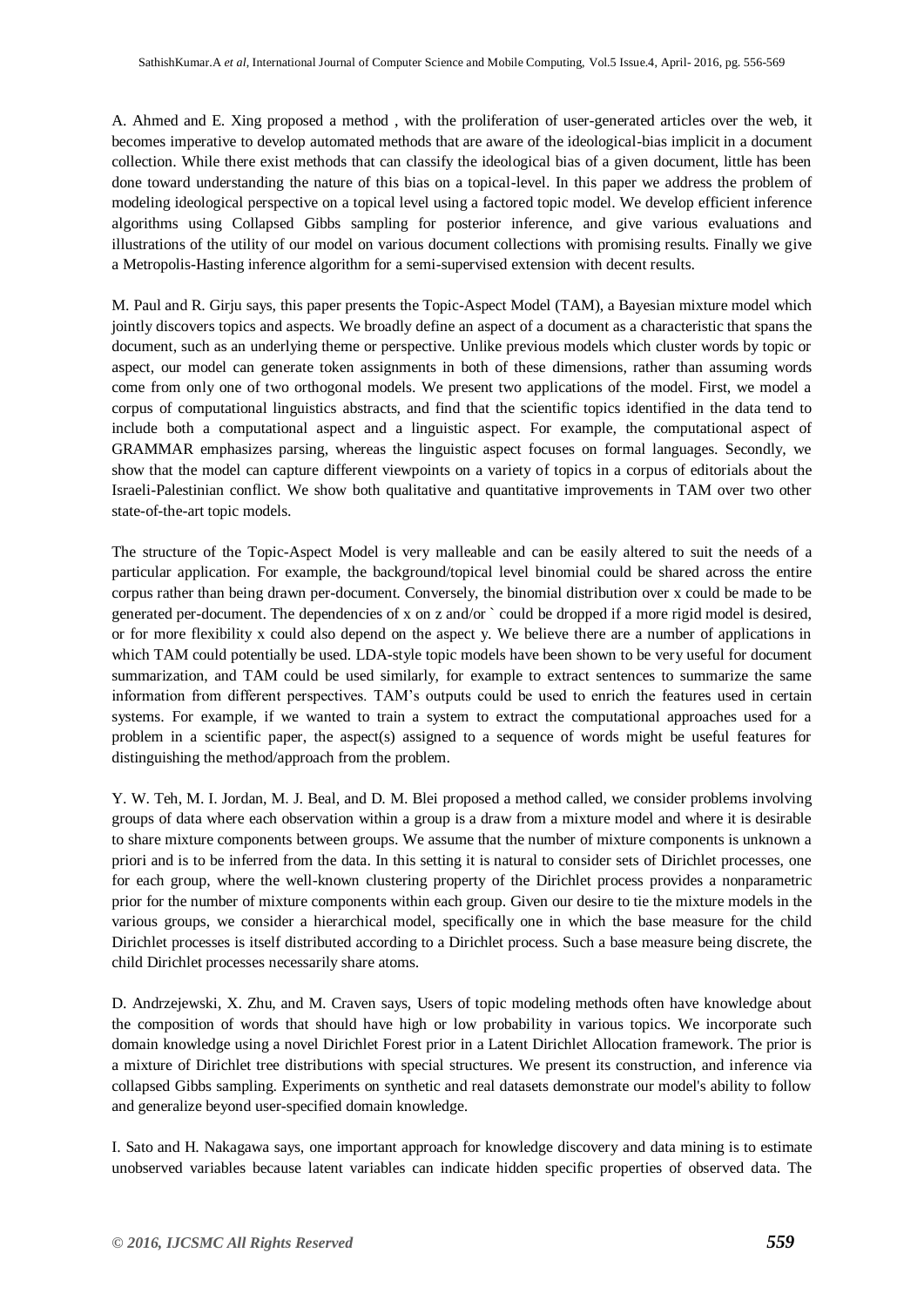latent factor model assumes that each item in a record has a latent factor; the co-occurrence of items can then be modeled by latent factors. In document modeling, a record indicates a document represented as a "bag of words," meaning that the order of words is ignored, an item indicates a word and a latent factor indicates a topic. Latent Dirichlet allocation (LDA) is a widely used Bayesian topic model applying the Dirichlet distribution over the latent topic distribution of a document having multiple topics. LDA assumes that latent topics, i.e., discrete latent variables, are distributed according to a multinomial distribution whose parameters are generated from the Dirichlet distribution. LDA also models a word distribution by using a multinomial distribution whose parameters follows the Dirichlet distribution.

D. Mimno, H. Wallach, and A. McCallum proposed a method, previous work on probabilistic topic models has either focused on models with relatively simple conjugate priors that support Gibbs sampling or models with non-conjugate priors that typically require variational inference. Gibbs sampling is more accurate than variational inference and better supports the construction of composite models. We present a method for Gibbs sampling in non-conjugate logistic normal topic models, and demonstrate it on a new class of topic models with arbitrary graph-structured priors that reflect the complex relationships commonly found in document collections, while retaining simple, robust inference. For each model, the held-out likelihood was computed using a subset of the corpus, e.g., all papers from a particular venue or year. The remaining papers were used to infer the group-specific means. Note that if the held-out data and graph structure are aligned such that all documents from a particular group belong to the held-out set, then the mean for that group is inferred using only information from adjacent means. The held-out likelihood therefore provides a measure of the extent to which the inferred mean accurately represents the document-specific topic distributions for that group.

L. Du, W. Buntine, H. Jin, and C. Chen says, understanding how topics within a document evolve over the structure of the document is an interesting and potentially important problem in exploratory and predictive text analytics. In this article, we address this problem by presenting a novel variant of latent Dirichlet allocation (LDA): Sequential LDA (SeqLDA). This variant directly considers the underlying sequential structure, i.e. a document consists of multiple segments (e.g. chapters, paragraphs), each of which is correlated to its antecedent and subsequent segments. Such progressive sequential dependency is captured by using the hierarchical twoparameter Poisson–Dirichlet process (HPDP).

D. Newman, E. Bonilla, and W. Buntine says, topic models have the potential to improve search and browsing by extracting useful semantic themes from web pages and other text documents. When learned topics are coherent and interpretable, they can be valuable for faceted browsing, results set diversity analysis, and document retrieval. However, when dealing with small collections or noisy text (e.g. web search result snippets or blog posts), learned topics can be less coherent, less interpretable, and less useful. To overcome this, we propose two methods to regularize the learning of topic models. Our regularizers work by creating a structured prior over words that reflect broad patterns in the external data.

B. A. Frigyik, M. R. Gupta, and Y. Chen says, although the Dirichlet distribution is widely used, the independence structure of its components limits its accuracy as a model. The proposed shadow Dirichlet distribution manipulates the support in order to model probability mass functions (pmfs) with dependencies or constraints that often arise in real world problems, such as regularized pmfs, monotonic pmfs, and pmfs with bounded variation. We describe some properties of this new class of distributions, provide maximum entropy constructions, give an expectation-maximization method for estimating the mean parameter, and illustrate with real data.

# **IV. RELATED WORK**

The proposed differential topic model is an instance of the general correlated topic model family, where we try to model different sources of correlation between documents. Correlation in topic models can be considered in two forms: (1) the correlation in topic distributions, the correlation between topics; and (2) the correlation in topic-word distributions, the correlation between words. Our model falls into the later case. There is considerable research from both perspectives, each with different motivation and algorithms. For the first case, representative work are on shared and hierarchical topic models. Blei and Lafferty proposed the correlated topic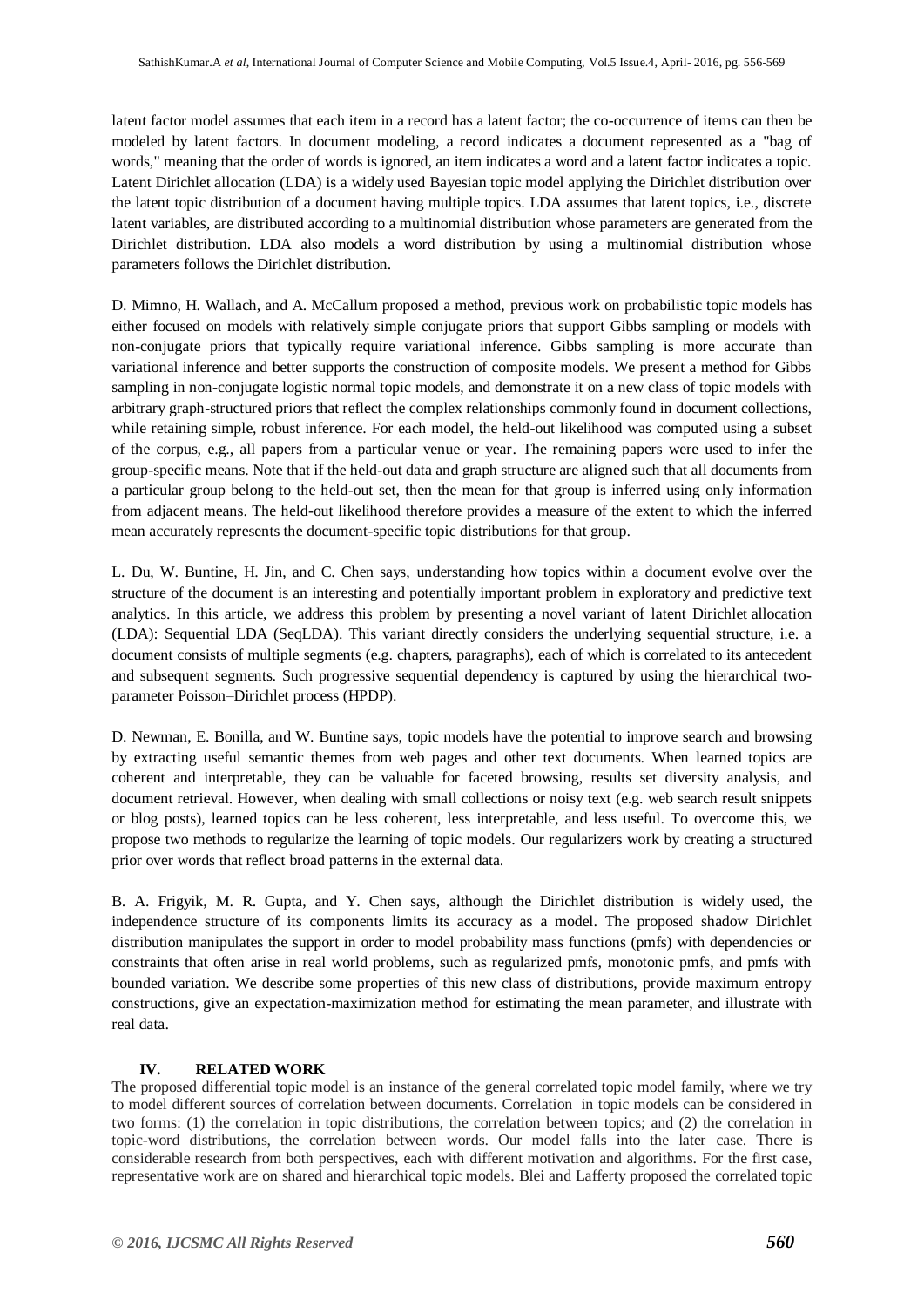model [17], which replaces the Dirichlet prior with a logistic normal distribution. A Gibbs sampling method for this kind of model is described in [18]. Later, Paisley et al. extend the logistic normal distribution to a nonparametric setting and also use it for correlated topic modeling [19]. This generalizes the model of [17]. The nested Chinese restaurant process (nCRP) [14] models topic hierarchies by introducing a nested Chinese restaurant process prior on a tree. Documents are generated by drawing a set of words along the path of one branch in the tree, following the nCRP prior. Li and Mccallum proposed the Pachinko Allocation model (PAM) [12] to model topic correlations using a directed acyclic graph.

In the four-level PAM, they assume words in the documents are drawn by choosing a super-topic which generates the sub-topic word distributions. Sampling is performed on an extended version of LDA with multiple levels. Du et al. developed a series of models exhibiting sharing across segments in a document both hierarchically and sequentially [20], [21] that were very competitive against standard LDA. Note that the above works, while hierarchical, do not consider the problem of topic sharing between groups of data sets, nor do they consider correlations among words in the topic. On the other hand, there is also work on modeling topic word distributions. Andrzejewski et al. [13] use a Dirichlet forest prior for the topic-word matrices so that some must link and cannot-link constraints between words can be Fig. 1. Differential topic modeling using the TPYP. The top level is an abstract space that generates each sub-space for each group of documents. Each group's vocabulary subspace is formed by taking a transformation from the top abstract space.

CHEN ET AL.: DIFFERENTIAL TOPIC MODELS 231 introduced. These constraints are modeled as preferences so the technique is quite general, and in our view should see wider use in the community. While their model is a correlation model rather than a differential model of word use, we could have employed this technique to handle shared semantics. Sato and Nakagawa use the PYP to model word distributions [16], however, they do not consider word correlations for each topic and the topic sharing between groups. Our model is thus a sharing extension of theirs. Furthermore, sparsity constraints are introduced in [22], Markov constraints are introduced in [23] in which priors for the topic-word distribution are defined as Gaussian and encoded with domain knowledge. Petterson et al. [24] proposed an extension of LDA using an informative prior instead of the symmetric Dirichlet prior for the topic-word distribution matrices, again without considering the problem of topic sharing between groups. Their technique is comparable in goal to Newman et al. [25], and our technique is basically an application of the same approach to the context of hierarchical Bayesian modeling.

There are now several useful tools to model correlations in word use, and some we could explore in later work. However, our specific goal was to model differential word use. Similar to our goal, Paul and Girju's topicaspect model [8] extends Paul's cross-collection topic model [2]. It models different aspects within the data set by using an extension of the LDA model. Later they combined this model with a random walk model to achieve summarizing contrastive viewpoints in opinionated text [9].

The basic idea here is that multiple collections have word usage in common but also word usage that is unique to each collection. By linking the common and unique words through a latent topic, and thus enforcing cooccurrence, the similarities and differences are discovered. In the machine learning community, a topic is defined as a collection of related words from the vocabulary. Most existing hierarchical techniques for modeling topic word distributions are based on the Dirichlet process (DP). LDA using an informative prior instead of the symmetric Dirichlet prior for the topic-word distribution matrices, again without considering the problem of topic sharing between groups. The Pitman-Yor process and the Dirichlet process as non-parametric Bayesian priors, have become increasingly popular in statistical machine learning with applications found in diverse fields such as topic modeling. Each draw from a PYP is a probability distribution with possibly infinitely many types, facilitating the use of the PYP as a prior in modeling topic-word distributions. Thus in topic modeling, the base measure H(.) is a probability distribution over a vocabulary space, samples xi are words, and  $p_k$  is the probability of observing word  $x^*_{k}$  in a topic.

# **V. PROPOSED SYSTEM**

Text discovery is the process of assigning a document to one or more target categories, based on its contents. Classification is often posed as a supervised learning problem in which a set of labeled data is used to train a classifier. Classification includes different parts such as text processing, pointwise feature extraction, feature vector construction and final classification. In the proposed method, machine learning methods for text classification is used to apply some text preprocessing methods in different dataset, and then to extract a feature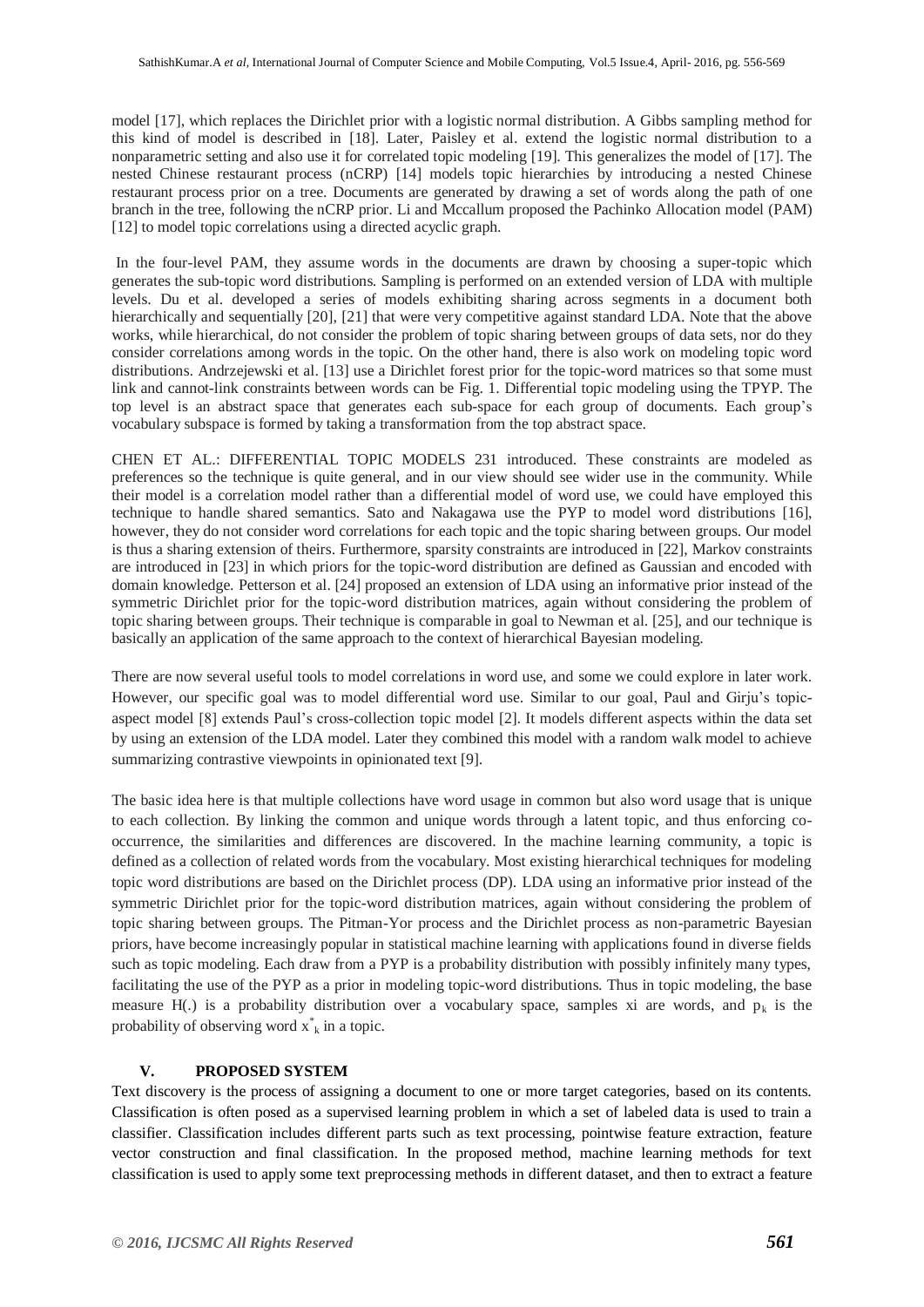vector construction for each new document by using feature weighting and feature selection algorithms for enhancing the text classification accuracy. Further training the classifier by Naive Bayesian (NB) and K-nearest neighbor (KNN) algorithms so that, the predication can be made according to the category distribution among this k nearest neighbors. Experimental results show that the methods are favorable in terms of their effectiveness and efficiency when compared with other classifiers.

# **VI. SYSTEM ARCHITECTURE**

# **6.1 LOAD DATA SET**

The data set that is used for text classification are (1) self-made and (2) Reuters. In this process the data sets are loaded to the Corpus and further trained for better results.



**Figure 6.1** Architecture Diagram

#### **6.1.1 Self Made**

For the development used a small self-made corpus since the running time needed to be as short as possible. I collected articles online from the New York Times, Washington Post and CNN.com out of the standard categories" Science", "Business", "Sports", "Health", "Education", "Travel", and "Movies". This includes easy (e.g. Sports \$ Business) and more difficult (Education \$ Science \$ Health) classification tasks. I collected 150 documents with the following categories: Sports {30 Training Documents}, Health {30}, Science {27}, Business {23}, Education {24}, Travel {6}, Movies {10}, with in average 702 words per document.

#### **6.1.2 The Reuters 21578 corpus**

The second corpus already included in the system is the frequently used Reuters 21578 corpus. The corpus is freely available on the internet. Uses an XML parser, it was necessary to convert the 22 SGML documents to XML, using the freely available tool SX. After the conversion I deleted some single characters which were rejected by the validating XML parser as they had decimal values below 30. This does not affect the results since the characters would have been considered as whitespaces anyway.

#### **6.2 Text Preprocessing**

Text processing is used for removing the stop words and stemming the text present as root word given in the document.

#### **6.2.1 Removal of Stop Words**

In most of the applications, it is practical to remove words which appear too often (in each or almost every document) and thus support no information for the task. Good examples for this kind of words are prepositions, articles and verbs like "be" and "go". If the box "Apply stop word removal" is checked, all the words in the file "swl.txt" are considered as stop words and will not be loaded. This file contains currently the 100 most used words in the English language which on average account for a half of all reading in English. If the box "Apply stop word removal" is unchecked, the stop word removal algorithm will be disabled when the corpus is loaded.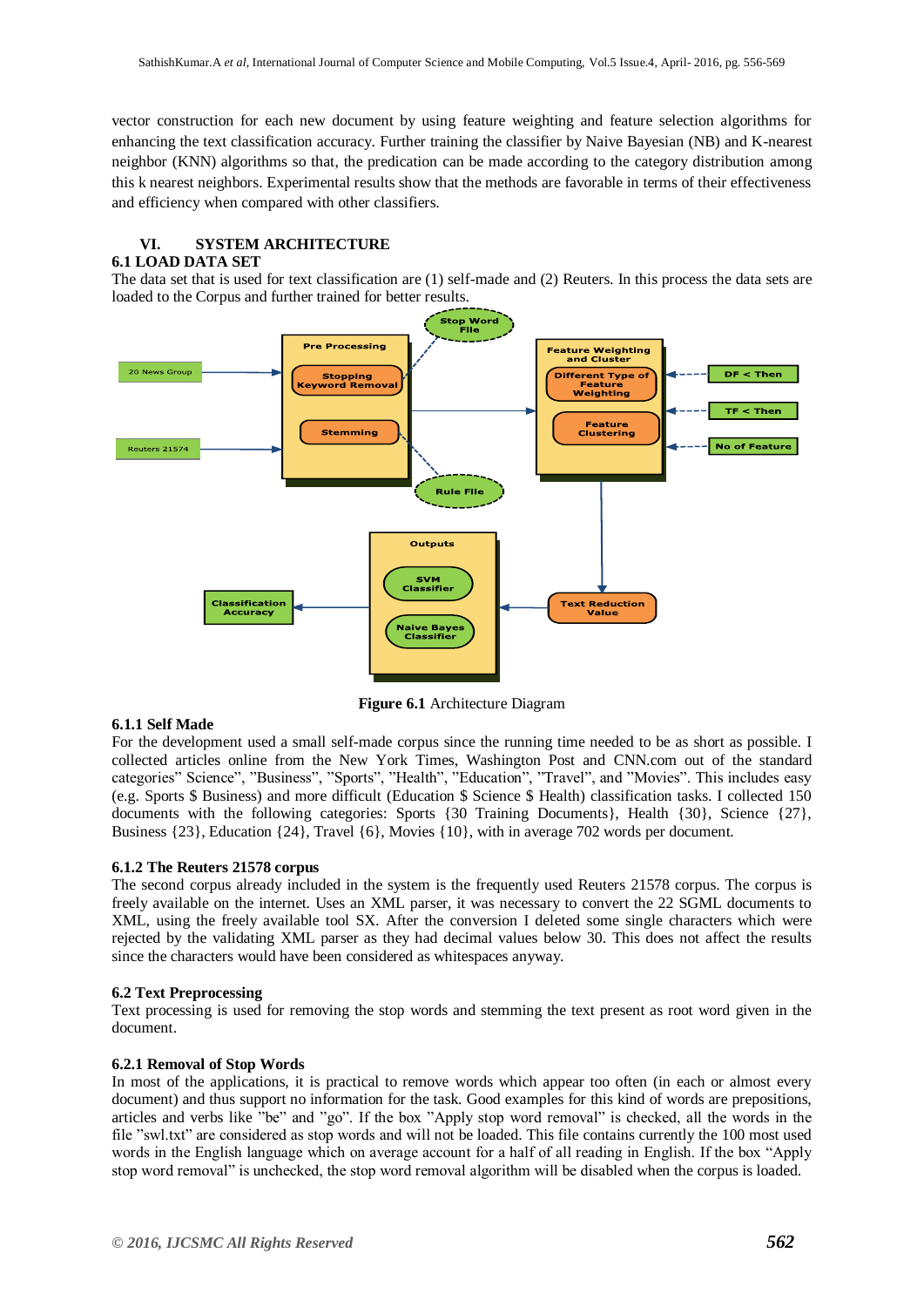#### **6.2.2 Stemming**

Stemming or lemmatization is a technique for the reduction of words into their root. Many words in the English language can be reduced to their base form or stem e.g. agreed, agreeing, disagree, agreement and disagreement belong to agree. Furthermore are names transformed into the stem by removing the "'s". The variation "Peter's" in a sentence is reduced to "Peter" during the stemming process. The result of the removal may lead to an incorrect root. However, these stems do not have to be a problem for the stemming process, if these words are not used for human interaction. The stem is still useful, because all other inflections of the root are transformed into the same stem. Case sensitive systems could have problems when making a comparison between a word in capital letters and another with the same meaning in lower case. Following a selection of suffixes and prefixes for removal during stemming

- **suffixes:** ly, ness, ion, ize, ant, ent , ic, al , ical, able, ance, ary, ate, ce, y, dom , ed, ee, eer, ence, ency, ery, ess, ful, hood, ible, icity, ify, ing, ish, ism, ist, istic, ity, ive, less, let, like, ment, ory, ty, ship, some, ure
- **prefixes:** anti, bi, co, contra, counter, de, di, dis, en, extra, in, inter, intra, micro, mid, mini, multi, non, over, para, poly, post, pre, pro, re, semi, sub, super, supra, sur, trans, tri, ultra, un.

#### **6.2.2.1 Porter Stemming**

The Porter Stemming algorithm was published in 1980. The idea of this algorithm is the removal of all pre- and suffixes to get the root of a word. The main field of application for the Porter Stemmer is languages with simple inflections, such as English. The algorithm makes a distinction between consonants and vowels in a word. Therefore the selection of the applying rules during the stemming process is based on the sequence of consonants and vowels. A word is represented by the form

# **[C]VCVC ... [V]**

Where the notation of a sequence of VC is written as (VC)  $\{m\}$ , with VC repeated m times. An example for a repetition with  $m = 0$  is sea, for  $m = 1$  is cat, for  $m = 2$  is garden and so on. The further processing of the suffix stripping is decided by several conditions. One of the conditions was mentioned in the sentences before, the repletion of VC in a word. The other conditions for the Porter Stemming are:

- \*S the stem ends with S (and similarly for the other letters).
- \*v\* the stem contains a vowel.
- \*d the stem ends with a double consonant (e.g. -TT, -SS).
- \*o the stem ends CVC, where the second c is not W, X or Y (e.g. -WIL, -HOP).

Furthermore, combinations of these conditions are possible (using and, or and not). Following, the rules with some examples, divided into 5 steps. Only the application of one rule for a step is allowed. This rule has to remove the longest matching suffix.

# **6.2.2.2 Lancaster Stemming**

Stemming is a well-known technique for information retrieval. The use of stems for searching has the advantage of increasing recall by retrieving terms that have the same roots but different endings. A major disadvantage of stemming is a decrease of precision as compared to the use of expanded terms. When searching with stems, it is not uncommon to retrieve many irrelevant terms that have similar roots but which are not related to the object of the search. For accurate retrieval, the search stems should be as long as necessary to achieve precision, but short enough to increase recall. Several commonly-used stemming programs and algorithms were evaluated to try to select a stemmer suitable for information retrieval of large databases.

# **6.3 Feature Weighting and Reduction**

# **6.3.1 Odds Ratio**

Odds Ratio compares the odds of a feature occurring in one category with the odds for it occurring in another category. It gives a positive score to features that occur more often in one category than in the other, and a negative score if it occurs more in the other. A score of zero means the odds for a feature to occur in one category is exactly the same as the odds for it to occur in the other, since  $ln(1) = 0$ .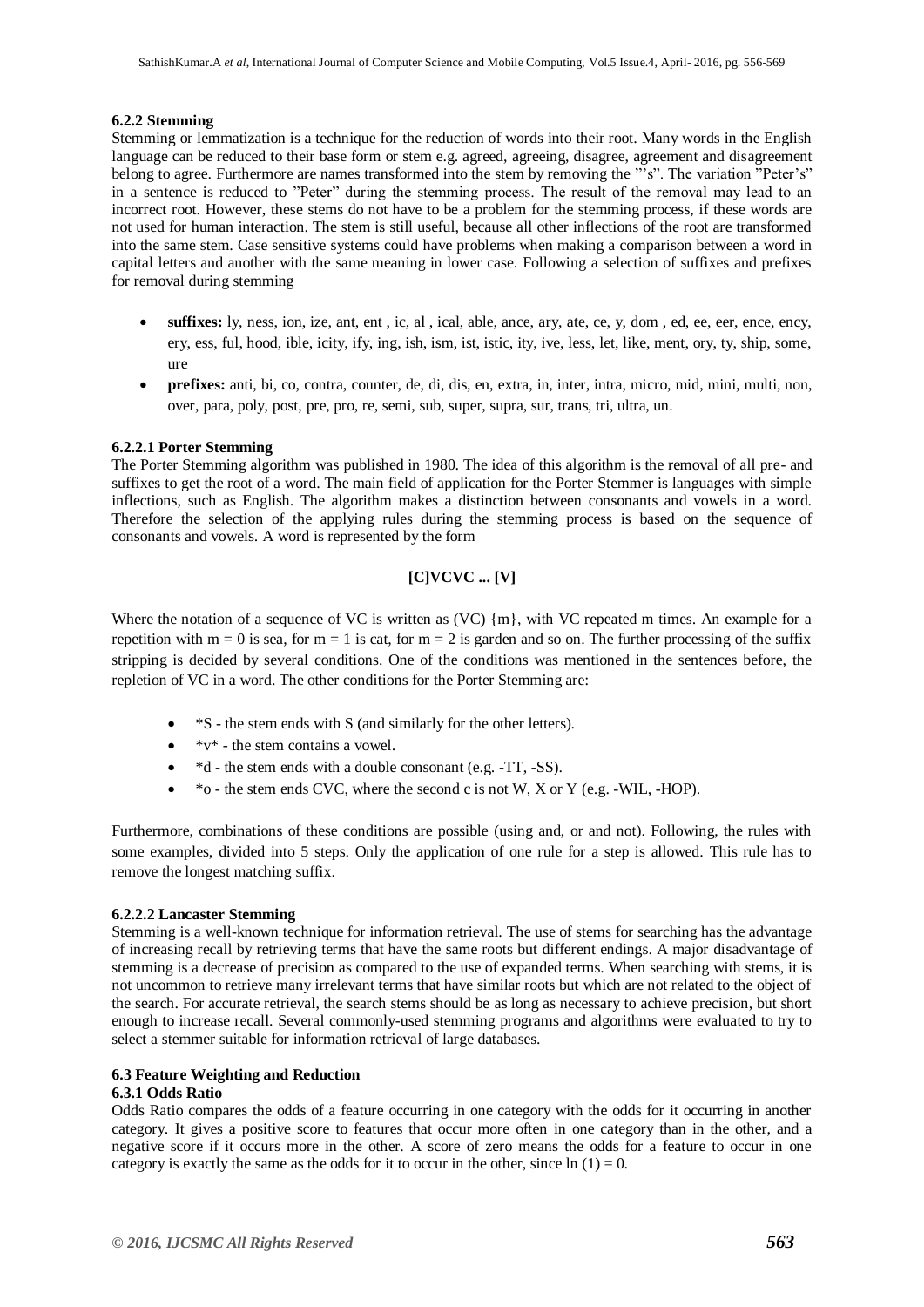The original Odds Ratio algorithm for binary categorization:

OR (F, C<sub>k</sub>) = 
$$
\ln \frac{P(F|C_k)(1 - P(F|\overline{C_k}))}{P(F|\overline{C_k})(1 - P(F|C_k))} = \ln \frac{\left(\frac{N_F, C_k}{N C_k}\right)\left(1 - \frac{N_F, \overline{C_k}}{N \overline{C_k}}\right)}{\left(\frac{N_F, \overline{C_k}}{N \overline{C_k}}\right)\left(1 - \frac{N_F, C_k}{N C_k}\right)}
$$
  

$$
P(F|C_k) = \frac{N_F, C_k}{N}
$$

N

Let P (t|c) be the probability of a randomly chosen word being t, given that the document it was chosen from belongs to a class c. Then odds (t|c) is defined as  $P(t|c)/[1-P(t|c)]$  and the Odds Ratio equals to,

OR (t) = 
$$
\ln
$$
 [odds (t|c+) / odds (t|c )]

#### **6.3.2 Information Gain**

Here both class membership and the presence/absence of a particular term are seen as random variables, and one computes how much information about the class membership is gained by knowing the presence/absence statistics (as is used in decision tree induction. Indeed, if the class membership is interpreted as a random variable C with two values, positive and negative, and a word is likewise seen as a random variable T with two values, present and absent, then using the information-theoretic definition of mutual information we may define Information Gain as:

$$
IG(t) = H(C)
$$

Here,  $\tau$  ranges over {present, absent} and c ranges over {c+, c-}. As pointed out above, this is the amount of information about C (the class label) gained by knowing T (the presence or absence of a given word).

#### **6.3.3 Document Frequency (DF) Thresholding**

One of the simplest methods of vocabulary reduction, and hence vector dimensionality reduction, is the Document Frequency Thresholding,

$$
DF(F) = N_F
$$

The number of documents containing a feature in the training set is counted. This is done for every feature in the training set, before removing all features with a document frequency less than some specified threshold and features with a frequency higher than some other threshold.

#### **Example Setup**

The document frequency values for our e-mail example can be read directly from Tables 1.1.Ranks the e-mail example features according to their document frequency value. Note that document frequency values are naturally global, so there is no need to aggregate them in any way.

| <b>Table 6.1 Document Frequency</b> |                          |  |  |  |  |
|-------------------------------------|--------------------------|--|--|--|--|
| Feature                             | Document frequency value |  |  |  |  |
| Science                             | 5.0                      |  |  |  |  |
| <b>Sports</b>                       | 4.65                     |  |  |  |  |
| <b>Bus</b>                          | 5.8                      |  |  |  |  |
| <b>News</b>                         | 4.32                     |  |  |  |  |
| Education                           | 5.5                      |  |  |  |  |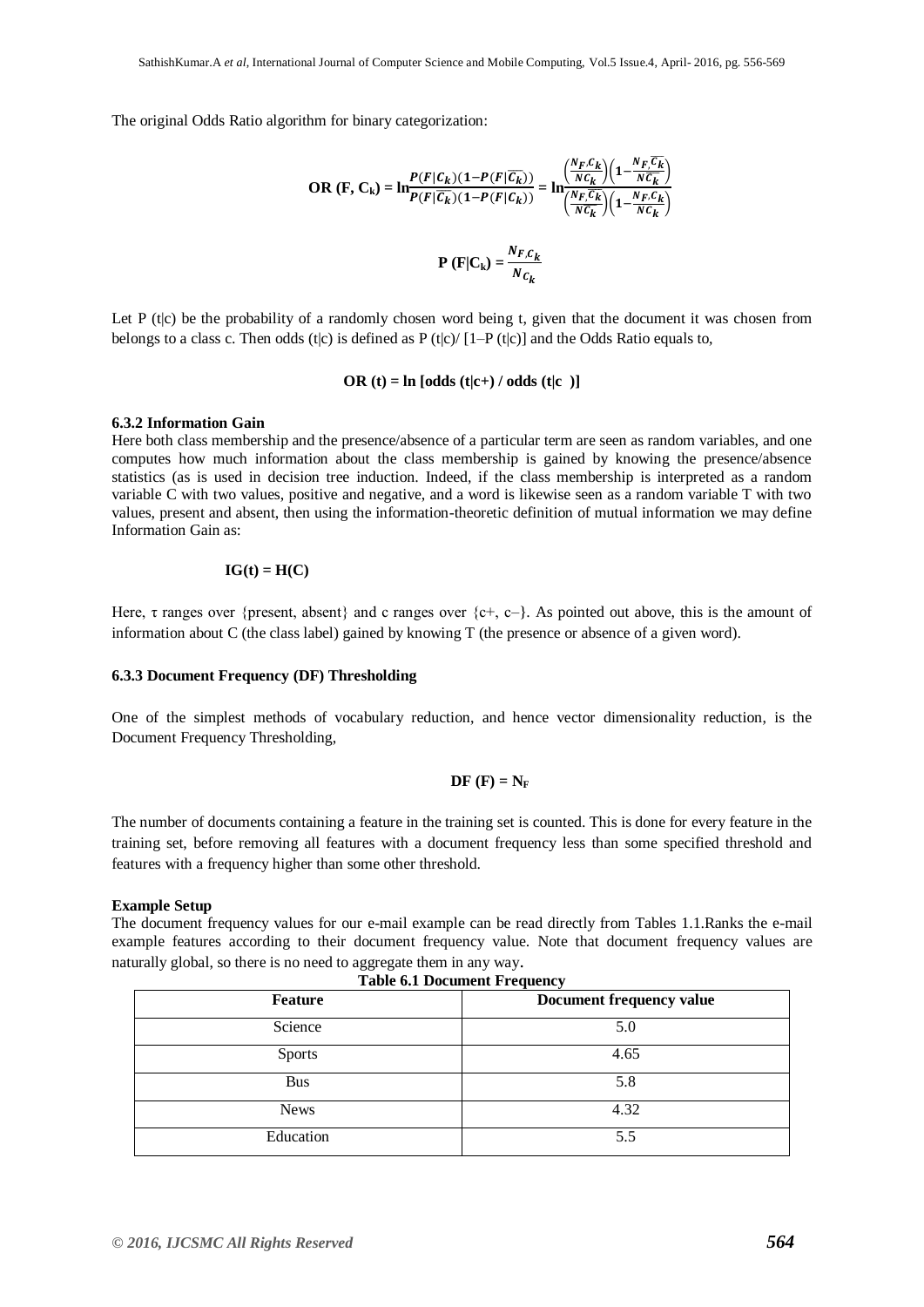# **6.3.4 Term Frequency Document Frequency (Tfdf)**

A method based on the term frequency combined with the document frequency threshold (Section 3.6.4) is presented. They call it Term Frequency Document Frequency, and prove it better than DF thresholding.

**TFDF** (F) = 
$$
(n_1 x n_2 + c (n_1 x n_3 + n_2 x n_3))
$$

Where c is a constant  $c = 1$ , n1 is the number of documents without the feature, n2 is the number of documents where the feature occurs exactly once, n3 is the number of documents where the feature occurs twice or more. Use  $c = 10$  in their experiments, and we follow this decision in our experiments.

#### **6.3.5 Pointwise Mutual Information**

Point wise Mutual Information can be proven equal to Information Gain for binary problems. For multi-class problems (with global feature lists) like we present in this report however, the two are not equal (although rather similar). Thus we present Mutual Information with its own equation as a separate feature selection algorithm here.

MI (F, C<sub>k</sub>) = 
$$
\sum_{v} f \in \{1, 0\}
$$
  $\sum_{v} f \in \{1, 0\}$   $\sum_{v} f \in \{1, 0\}$   $\sum_{v} F(F = r_f, C_k = v_{C_k}) \ln \frac{P(F = v_f, C_k = v_{C_k})}{P(F = v_f)P(C_k = v_{C_k})}$   
\nMI (F, C<sub>k</sub>) =  $\frac{N_{F,C_k}}{N} \ln \frac{N N_{F,C_k}}{N_{F} N_{C_k}} + \frac{N_{F,C_k}}{N} \ln \frac{N N_{F,C_k}}{N_{F} N_{C_k}} + \frac{N_{F,C_k}}{N} \ln \frac{N N_{F,C_k}}{N_{F} N_{C_k}} + \frac{N_{F,C_k}}{N} \ln \frac{N N_{F,C_k}}{N_{F} N_{C_k}}$ 

Then the values can be weighted and summarized to create a global ranked list of features:

**MI** (F) = 
$$
\sum_{k=1}^{|C|} \frac{N c_k}{N}
$$
**MI** (F, C<sub>k</sub>)

#### **6.3.6 Chi Square (Chi)**

Feature Selection by X2 testing is based on Pearson's X 2 (chi square) tests. The X2 test is often used to test the independence of two variables. The null-hypothesis is that the two variables are completely independent of each other. The higher value of the X2 test, the closer relationship the variables have. In feature selection, the X2 test measures the independence of a feature and a category. The null-hypothesis here is that the feature and category are completely independent, i.e. that the feature is useless for categorizing documents.

$$
\mathbf{X}^2(\mathbf{F}, \mathbf{C}_k) = \frac{N X \left( \left( N_{F,C_k} X N_{\overline{F,C_k}} \right) - \left( N_{F,\overline{C_k}} X N_{\overline{F},C_k} \right) \right)^2}{N_F X N_{\overline{F}} X N_{C_k} X N_{\overline{C_k}}}
$$

#### **6.3.7 NGL Coefficient**

The NGL coefficient presented is a variant of the Chi square metric. It was originally named a `correlation coefficient', but we follow Sebastian [Seb02] and name it `NGL coefficient' after the last names of the inventors Ng, Goh, and Low.

$$
NGL(F, C_k) = \frac{\sqrt{N} \left( N_{F, C_k} N_{\overline{F}, \overline{C_k}} - N_{F, \overline{C_k}} N_{\overline{F}, C_k} \right)}{\sqrt{N_F N_{\overline{F}} N_{C_k} N_{\overline{C_k}}}}
$$

#### **6.3.8 GSS Coefficient**

The GSS coefficient was originally presented as a `simplified chi square function'. We follow and name it GSS after the names on the inventors Galavotti, Sebastiani, and Simi.

$$
GSS(F, C_k) = N_{F, C_k} N_{\overline{F}, \overline{C_k}} - N_{F, \overline{C_k}} N_{\overline{F}, C_k}
$$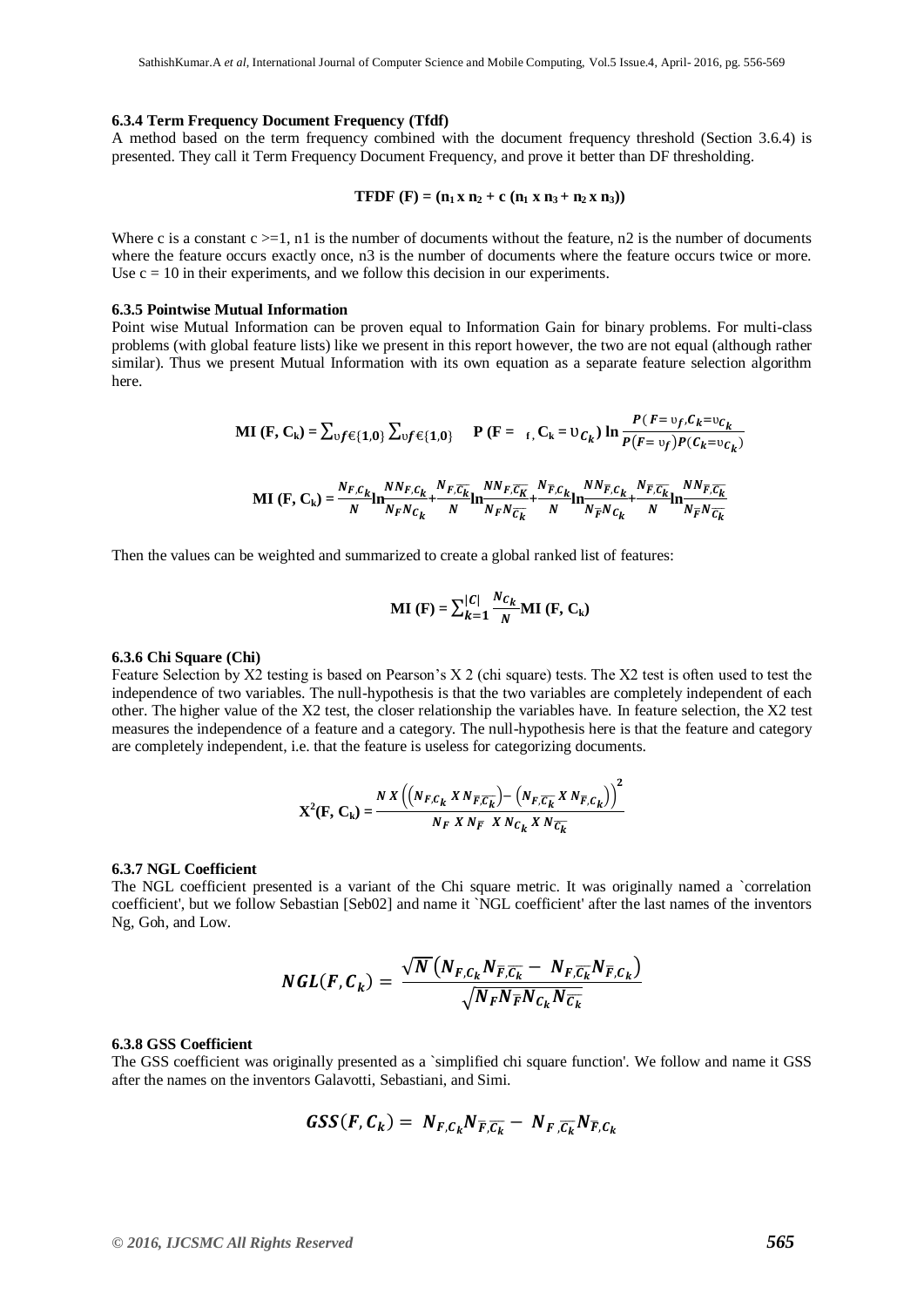The experiments in [GSS00] showed far better results when using max as a globalizing strategy rather than average, hence we follow them on that:

$$
GSS(F) = \max_{k=1} |C| GSS(F, C_K)
$$

#### **6.4 Text Classification 6.4.1 KNN Classification**

In pattern recognition, the k-nearest neighbor algorithm (k-NN) is a method for classifying objects based on closest training examples in the feature space. k-NN is a type of instance-based learning, or lazy learning where the function is only approximated locally and all computation is deferred until classification. It is also possible to compute the decision boundary itself explicitly, and to do so in an efficient manner so that the computational complexity is a function of the boundary complexity.



**Figure 6.4.1. KNN Classification**

The above diagram is an example of k-NN classification. The test sample (green circle) should be classified either to the first class of blue squares or to the second class of red triangles. If  $k = 3$  it is assigned to the second class because there are 2 triangles and only 1 square inside the inner circle. If  $k = 5$  it is assigned to the first class (3 squares vs. 2 triangles inside the outer circle). The training examples are vectors in a multidimensional feature space, each with a class label. The training phase of the algorithm consists only of storing the feature vectors and class labels of the training samples.

#### **Properties**

The naive version of the algorithm is easy to implement by computing the distances from the test sample to all stored vectors, but it is computationally intensive, especially when the size of the training set grows. Many nearest neighbor search algorithms have been proposed over the years; these generally seek to reduce the number of distance evaluations actually performed.



**Figure 6.4.2 Naïve Bayesian classification**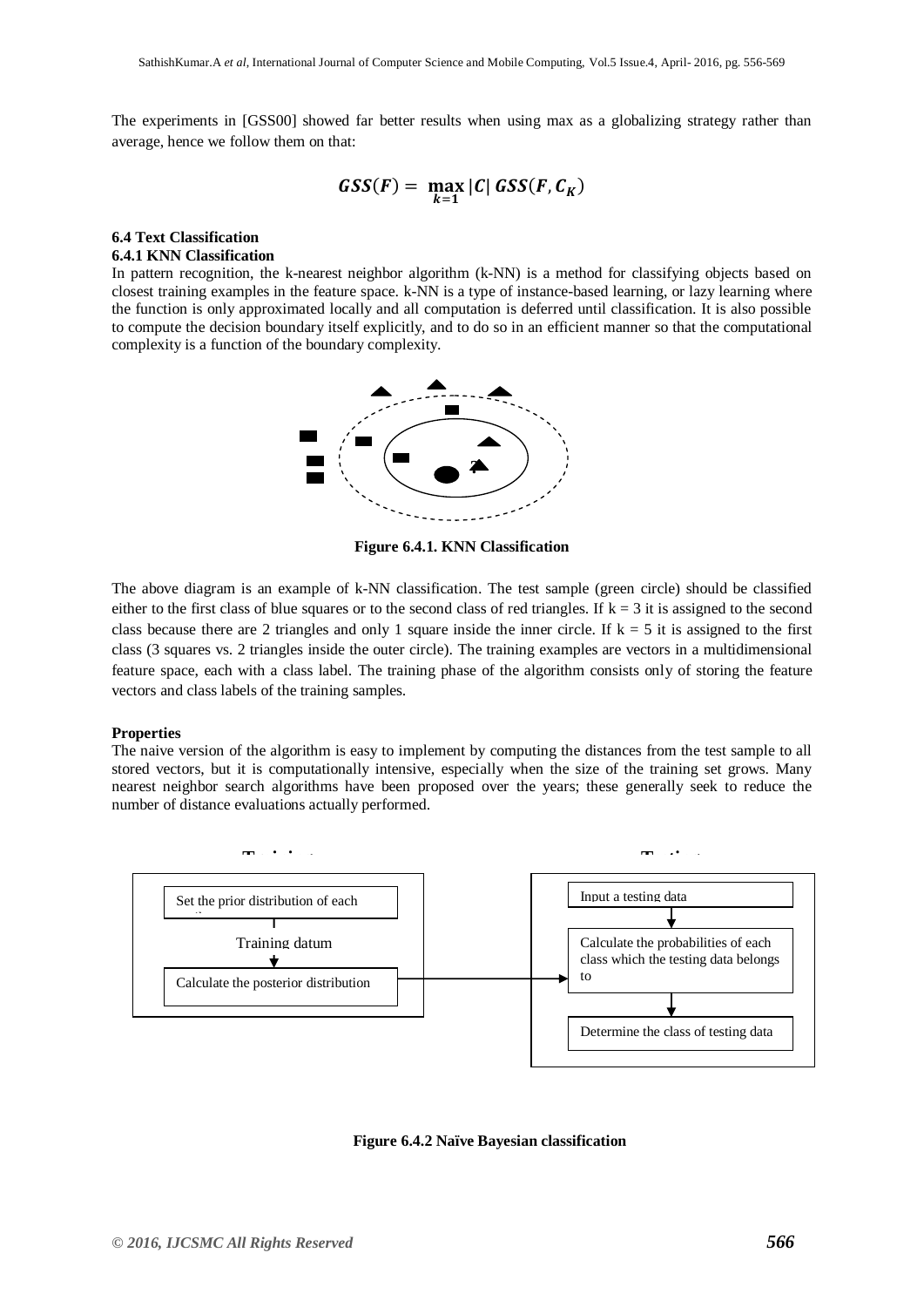| $\Box$<br>区<br>Feature Discovery and Text Classification Using KNN & Naive Bayes<br>Dataset Classifiers                                                                                                                                                                                                                                                                                     |
|---------------------------------------------------------------------------------------------------------------------------------------------------------------------------------------------------------------------------------------------------------------------------------------------------------------------------------------------------------------------------------------------|
| $\Box^c$ $\Box^{\bar{c}}$<br>$\mathbf{u}^{\mathbf{c}}$ $\mathbf{u}^{\mathbf{c}}$<br>区<br>区<br><b>Text Console</b><br>m<br><b>Main Interface</b><br><b>Classifiers</b><br>Feature<br>Loading<br><b>Select Corpus</b><br><b>Selfmade</b><br>$\overline{\phantom{a}}$<br>Apply stop word removal<br><b>Stemming method</b><br><b>No Stemming</b><br>$\blacktriangledown$<br><b>Load Corpus</b> |



| o ø<br>⊠<br>Feature Discovery and Text Classification Using KNN & Naive Bayes<br><b>Dataset Classifiers</b>                                                                                                                                                                                                                                                                                                                                                                                                                                                                                                                                                                                                                                                    |
|----------------------------------------------------------------------------------------------------------------------------------------------------------------------------------------------------------------------------------------------------------------------------------------------------------------------------------------------------------------------------------------------------------------------------------------------------------------------------------------------------------------------------------------------------------------------------------------------------------------------------------------------------------------------------------------------------------------------------------------------------------------|
| ≖" ⊠` ⊠<br>$\mathbf{a}^{\mathbf{c}}$ $\mathbf{a}^{\mathbf{c}}$<br><b>Text Console</b><br>区<br><b>Main Interface</b><br>corpus loaded - stop word removal: true; stemming: Porter Stemmer<br>Feature<br><b>Classifiers</b><br>Loading<br>number of documents: 150<br>Inumber of labeled documents: 150<br>number of categories: 150<br>number of processed terms: 105443<br><b>Select Corpus</b><br>number of unique terms: 8697<br>average of terms per document: 702.95333333333334<br><b>Selfmade</b><br>$\overline{\phantom{0}}$<br>Inumber of test documents: 50<br>$\triangleright$ Apply stop word removal<br>Inumber of labeled test documents: 50<br><b>Stemming method</b><br><b>Porter Stemmer</b><br>$\overline{\phantom{a}}$<br><b>Load Corpus</b> |

**Figure 6.4.4** Feature Discovery





J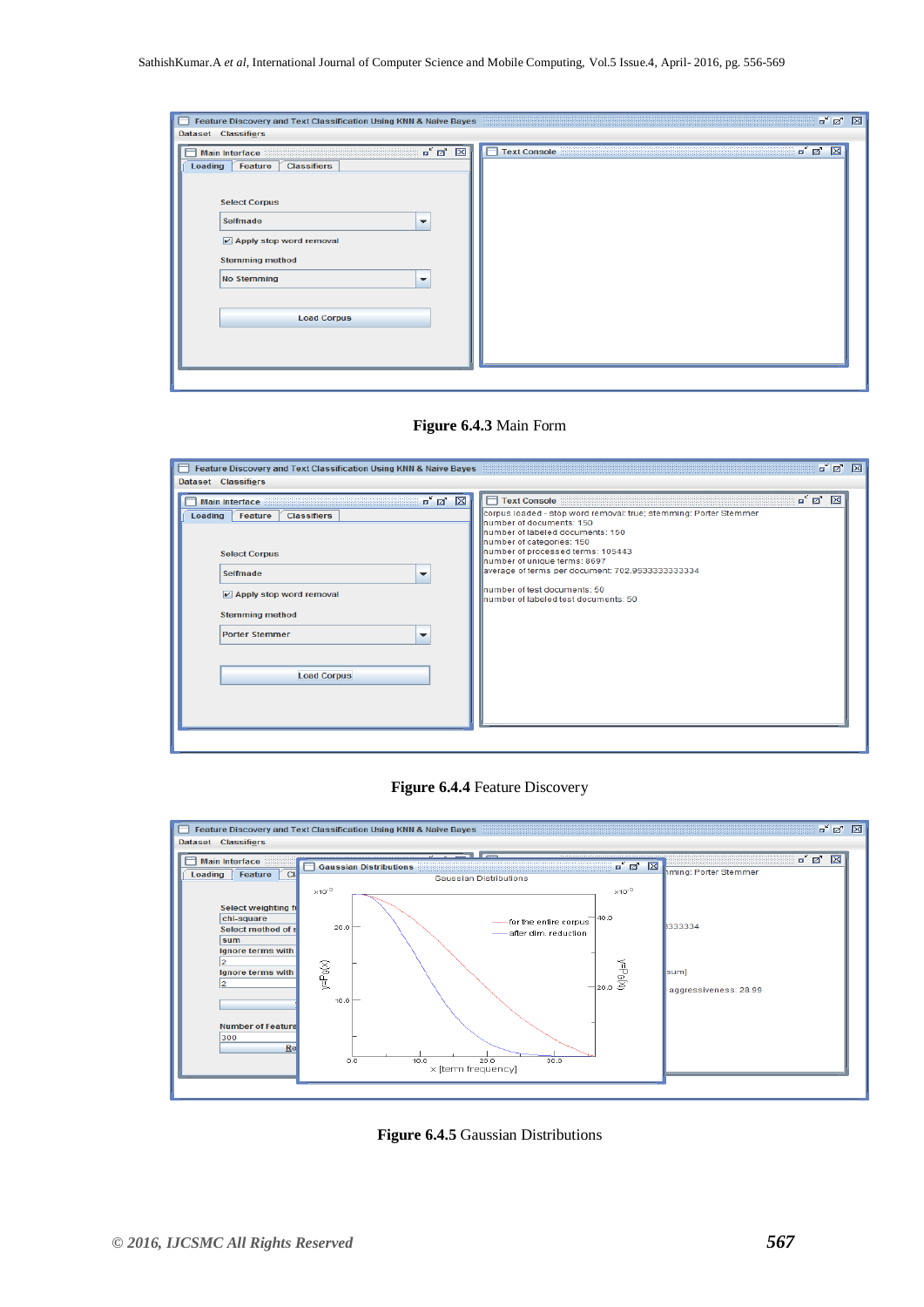

**Figure 6.4.3** Precision and Recall graph

# **VII. PERFORMANCE ANALYSIS**

|  | Table 7.1 Compare classification accuracy existing algorithm with proposed |  |  |  |
|--|----------------------------------------------------------------------------|--|--|--|
|  |                                                                            |  |  |  |

| <b>Algorithm</b> |     | <b>No of Reduce Feature</b> |     |     |  |  |  |
|------------------|-----|-----------------------------|-----|-----|--|--|--|
|                  | 100 | 200                         | 300 | 400 |  |  |  |
| LDA              |     | 53                          | 49  |     |  |  |  |
| <b>TPYP</b>      |     | 66                          | ر ر |     |  |  |  |
| Proposed         | 89  | 74                          | 68  | 64  |  |  |  |



**Figure 7.1** Comparison of classification